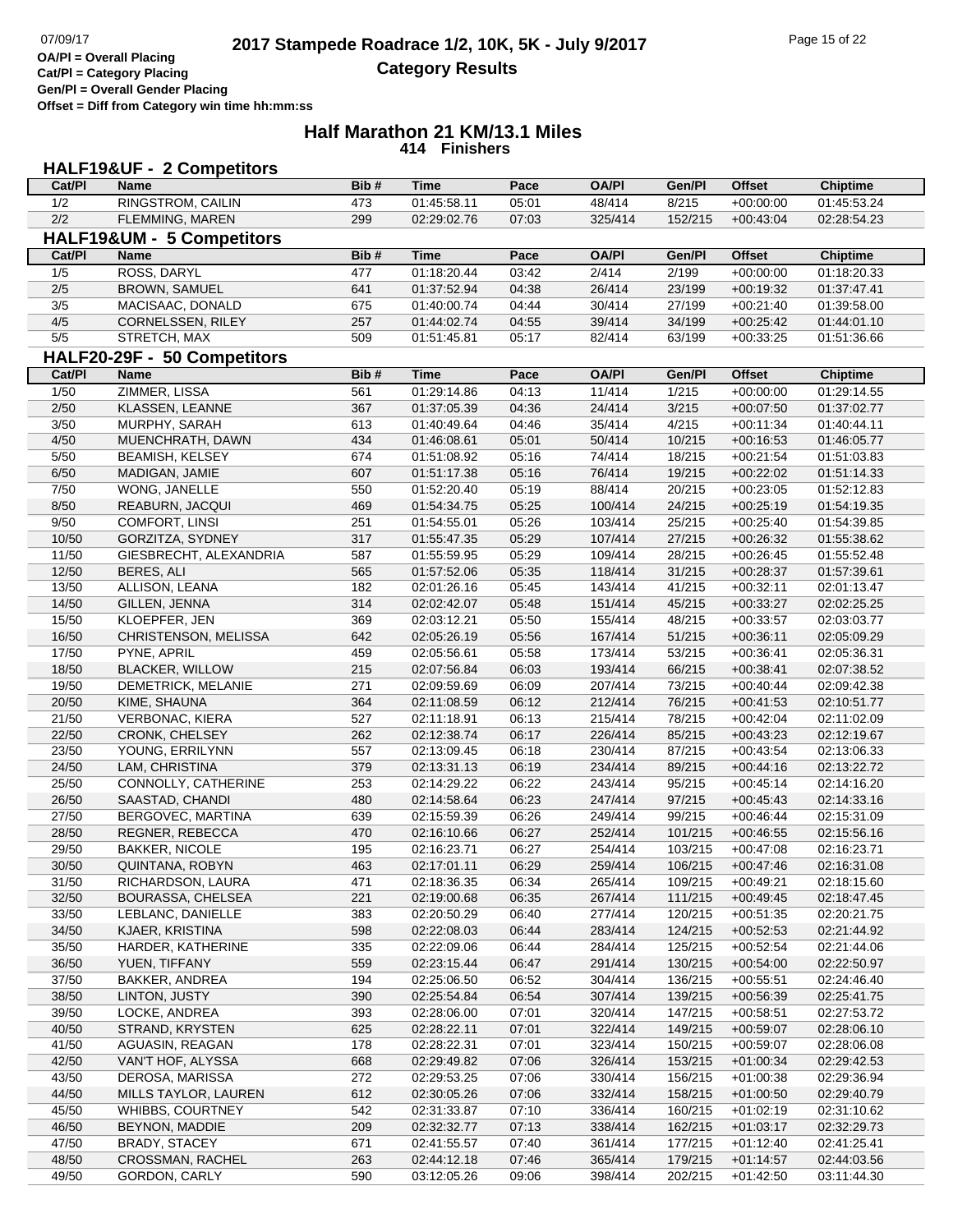**Cat/Pl = Category Placing Gen/Pl = Overall Gender Placing**

**Offset = Diff from Category win time hh:mm:ss**

#### **Half Marathon 21 KM/13.1 Miles 414 Finishers**

# **HALF20-29F - 50 Competitors**

| Cat/Pl         | Name                                       | Bib#       | Time                       | Pace           | <b>OA/PI</b>       | Gen/Pl           | Offset                     | <b>Chiptime</b>            |
|----------------|--------------------------------------------|------------|----------------------------|----------------|--------------------|------------------|----------------------------|----------------------------|
| 50/50          | <b>GROOP, KAITLYN</b>                      | 653        | 03:40:59.77                | 10:28          | 412/414            | 213/215          | $+02:11:44$                | 03:40:59.02                |
|                | HALF20-29M - 27 Competitors                |            |                            |                |                    |                  |                            |                            |
| Cat/PI         | <b>Name</b>                                | Bib#       | <b>Time</b>                | Pace           | <b>OA/PI</b>       | Gen/Pl           | <b>Offset</b>              | <b>Chiptime</b>            |
| $\frac{1}{27}$ | VANDERWOUDE, DARRYL                        | 658        | 01:17:47.92                | 03:41          | 1/414              | 1/199            | $+00:00:00$                | 01:17:47.91                |
| 2/27           | CORMIER, RYAN                              | 256        | 01:25:03.78                | 04:01          | 4/414              | 4/199            | $+00:07:15$                | 01:25:03.18                |
| 3/27           | CRABTREE, JACK                             | 259        | 01:25:30.17                | 04:03          | 5/414              | 5/199            | $+00:07:42$                | 01:25:28.19                |
| 4/27           | VIDELA, XAVIER                             | 530        | 01:30:18.63                | 04:16          | 13/414             | 12/199           | $+00:12:30$                | 01:30:17.15                |
| 5/27           | LEAKVOLD, JEREMY                           | 382        | 01:40:43.24                | 04:46          | 34/414             | 31/199           | $+00:22:55$                | 01:40:39.06                |
| 6/27           |                                            |            |                            |                | 53/414             |                  |                            |                            |
|                | MOLNAR, PATRICE                            | 423        | 01:46:34.21                | 05:03          |                    | 42/199           | $+00:28:46$                | 01:46:20.21                |
| 7/27           | GARFORTH-BLES, SAM                         | 638        | 01:48:04.76                | 05:07          | 58/414             | 45/199           | $+00:30:16$                | 01:47:53.22                |
| 8/27           | MOODY, BENNETT                             | 425        | 01:48:34.30                | 05:08          | 61/414             | 48/199           | $+00:30:46$                | 01:48:17.58                |
| 9/27           | MARSHALL, MATTHEW                          | 403        | 01:48:56.63                | 05:09          | 63/414             | 50/199           | $+00:31:08$                | 01:48:54.87                |
| 10/27          | <b>ASHFORD, JAMES</b>                      | 187        | 01:51:38.38                | 05:17          | 78/414             | 59/199           | $+00:33:50$                | 01:51:34.02                |
| 11/27          | PHELAN, CIAN                               | 615        | 01:53:30.31                | 05:22          | 97/414             | 74/199           | $+00:35:42$                | 01:53:25.79                |
| 12/27          | KANJI, ZAMEER                              | 360        | 01:57:21.29                | 05:33          | 115/414            | 85/199           | $+00:39:33$                | 01:57:19.25                |
| 13/27          | DASTMALCHI, MEHRAN                         | 267        | 01:57:47.06                | 05:34          | 117/414            | 87/199           | $+00:39:59$                | 01:57:39.28                |
| 14/27          | FOULGER, GEOFF                             | 586        | 01:59:59.02                | 05:41          | 134/414            | 98/199           | $+00:42:11$                | 01:59:44.90                |
| 15/27          | ALBERTS, MITCHELL                          | 179        | 02:04:22.77                | 05:53          | 161/414            | 111/199          | $+00:46:34$                | 02:04:06.25                |
| 16/27          | MANNEKE, COLE                              | 673        | 02:05:39.61                | 05:57          | 170/414            | 119/199          | $+00:47:51$                | 02:05:08.31                |
| 17/27          | HEFFERNAN, NIALL                           | 345        | 02:06:04.99                | 05:58          | 174/414            | 121/199          | $+00:48:17$                | 02:05:51.90                |
| 18/27          | PERRI, GIOVANNI                            | 452        | 02:06:38.24                | 06:00          | 182/414            | 124/199          | $+00:48:50$                | 02:06:22.02                |
| 19/27          | CASSIDY, DAVID                             | 236        | 02:08:26.64                | 06:05          | 196/414            | 130/199          | $+00:50:38$                | 02:08:11.40                |
| 20/27          | KEATING, JOHN                              | 361        | 02:12:58.31                | 06:18          | 229/414            | 143/199          | $+00:55:10$                | 02:12:40.53                |
| 21/27          | LIONG, ERIC                                | 392        | 02:13:43.27                | 06:20          | 237/414            | 147/199          | $+00:55:55$                | 02:13:35.02                |
| 22/27          | VERTZ, JOHN                                | 529        | 02:14:02.77                | 06:21          | 240/414            | 148/199          | $+00:56:14$                | 02:13:44.35                |
| 23/27          | DRUMMOND, KERR                             | 280        | 02:14:45.36                | 06:23          | 246/414            | 150/199          | $+00:56:57$                | 02:14:38.75                |
| 24/27          | SPOONER, JEFF                              | 502        | 02:16:56.39                | 06:29          | 258/414            | 153/199          | $+00:59:08$                | 02:16:43.30                |
| 25/27          | CHYZ, BRAD                                 | 245        | 02:21:20.47                | 06:41          | 279/414            | 159/199          | $+01:03:32$                | 02:21:13.80                |
| 26/27          | RATHBONE, DALLAS                           | 466        | 02:23:01.96                | 06:46          | 289/414            | 161/199          | $+01:05:14$                | 02:22:49.95                |
| 27/27          | EDWARDS, SEAN                              | 286        | 02:44:26.76                | 07:47          | 367/414            | 187/199          | $+01:26:38$                | 02:44:19.11                |
|                |                                            |            |                            |                |                    |                  |                            |                            |
|                |                                            |            |                            |                |                    |                  |                            |                            |
| Cat/PI         | HALF30-39F - 66 Competitors<br><b>Name</b> | Bib#       | <b>Time</b>                | Pace           | <b>OA/PI</b>       | Gen/PI           | <b>Offset</b>              | <b>Chiptime</b>            |
|                |                                            | 664        | 01:30:21.33                | 04:16          | 14/414             |                  |                            | 01:30:20.88                |
| 1/66           | <b>KENDRICK, MELISSA</b>                   | 349        |                            |                |                    | 2/215            | $+00:00:00$                |                            |
| 2/66           | HIRD, ANNIE                                |            | 01:45:04.25                | 04:58          | 47/414             | 7/215            | $+00:14:42$                | 01:45:00.37                |
| 3/66           | JONES, RACHEL                              | 597        | 01:50:05.92                | 05:13          | 71/414             | 15/215           | $+00:19:44$                | 01:49:55.55                |
| 4/66           | BOUCHMILA, RANDA                           | 569        | 01:50:35.44                | 05:14          | 73/414             | 17/215           | $+00:20:14$                | 01:50:32.15                |
| 5/66           | FRIEDLEY, JILL                             | 307        | 01:53:03.77                | 05:21          | 95/414             | 23/215           | $+00:22:42$                | 01:52:58.44                |
| 6/66           | DRYER, BRENDA                              | 281        | 01:59:54.27                | 05:40          | 130/414            | 35/215           | $+00:29:32$                | 01:59:41.84                |
| 7/66           | FEDORONKO, CHRISTINA                       | 585        | 01:59:54.74                | 05:40          | 131/414            | 36/215           | $+00:29:33$                | 01:59:52.70                |
| 8/66           | ADAMS, KATE                                | 648        | 01:59:59.03                | 05:41          | 135/414            | 37/215           | $+00:29:37$                | 01:59:49.64                |
| 9/66           | KELLY, JENNY                               | 637        | 02:00:41.96                | 05:43          | 139/414            | 39/215           | $+00:30:20$                | 02:00:27.08                |
| 10/66          | TAYLOR, LAURA                              | 514        | 02:01:08.25                | 05:44          | 142/414            | 40/215           | $+00:30:46$                | 02:01:04.96                |
| 11/66          | LAW, LACEY                                 | 380        | 02:02:36.79                | 05:48          | 149/414            | 43/215           | $+00:32:15$                | 02:02:17.99                |
| 12/66          | RIESEBERG, ASHLEY                          | 472        | 02:02:37.25                | 05:48          | 150/414            | 44/215           | $+00:32:15$                | 02:02:19.74                |
| 13/66          | DYSON, TERRY                               | 667        | 02:04:12.05                | 05:53          | 159/414            | 50/215           | $+00:33:50$                | 02:04:01.18                |
| 14/66          | SUPERSAD, AMBER                            | 511        | 02:06:13.53                | 05:58          | 177/414            | 56/215           | $+00:35:52$                | 02:05:53.07                |
| 15/66          | WONG, MARNIE                               | 551        | 02:06:13.77                | 05:58          | 178/414            | 57/215           | $+00.35.52$                | 02:05:53.01                |
| 16/66          | <b>BEDFORD, NICOLE</b>                     | 203        | 02:06:28.95                | 05:59          | 181/414            | 58/215           | $+00:36:07$                | 02:06:15.45                |
| 17/66          | MCLEAN, BARBARA                            | 414        | 02:06:48.90                | 06:00          | 186/414            | 61/215           | $+00:36:27$                | 02:06:37.95                |
| 18/66          | BOTELHO, JILL                              | 220        | 02:06:58.19                | 06:01          | 187/414            | 62/215           | $+00:36:36$                | 02:06:39.39                |
| 19/66          | <b>MCLAWS, NICOLE</b>                      | 413        | 02:07:49.67                | 06:03          | 192/414            | 65/215           | $+00:37:28$                | 02:07:32.77                |
| 20/66          | WATT, CATHY                                | 538        | 02:09:33.93                | 06:08          | 202/414            | 68/215           | $+00:39:12$                | 02:09:21.08                |
| 21/66          | POLL, NATASHA                              | 457        | 02:09:38.34                | 06:08          | 203/414            | 69/215           | $+00:39:17$                | 02:09:24.14                |
| 22/66          | GAUDET, MELINDA                            | 312        | 02:09:39.72                | 06:08          | 204/414            | 70/215           | $+00:39:18$                | 02:09:32.65                |
| 23/66          | WARNER, CAROLINE                           | 537        | 02:09:55.23                | 06:09          | 205/414            | 71/215           | $+00:39:33$                | 02:09:40.45                |
| 24/66          | GAHNE, STINA                               | 309        | 02:09:59.30                | 06:09          | 206/414            | 72/215           | $+00:39:37$                | 02:09:44.89                |
| 25/66          | SWANSON, KENDA                             | 635        | 02:11:06.28                | 06:12          | 211/414            | 75/215           | $+00:40:44$                | 02:10:58.00                |
| 26/66          | DECROM, AIMEE                              | 270        | 02:11:29.27                | 06:13          | 217/414            | 79/215           | $+00:41:07$                | 02:11:14.49                |
| 27/66<br>28/66 | BELL, CARA<br>SHAW, MARIAH                 | 204<br>493 | 02:11:53.16<br>02:11:56.75 | 06:15<br>06:15 | 219/414<br>220/414 | 81/215<br>82/215 | $+00:41:31$<br>$+00:41:35$ | 02:11:27.11<br>02:11:47.02 |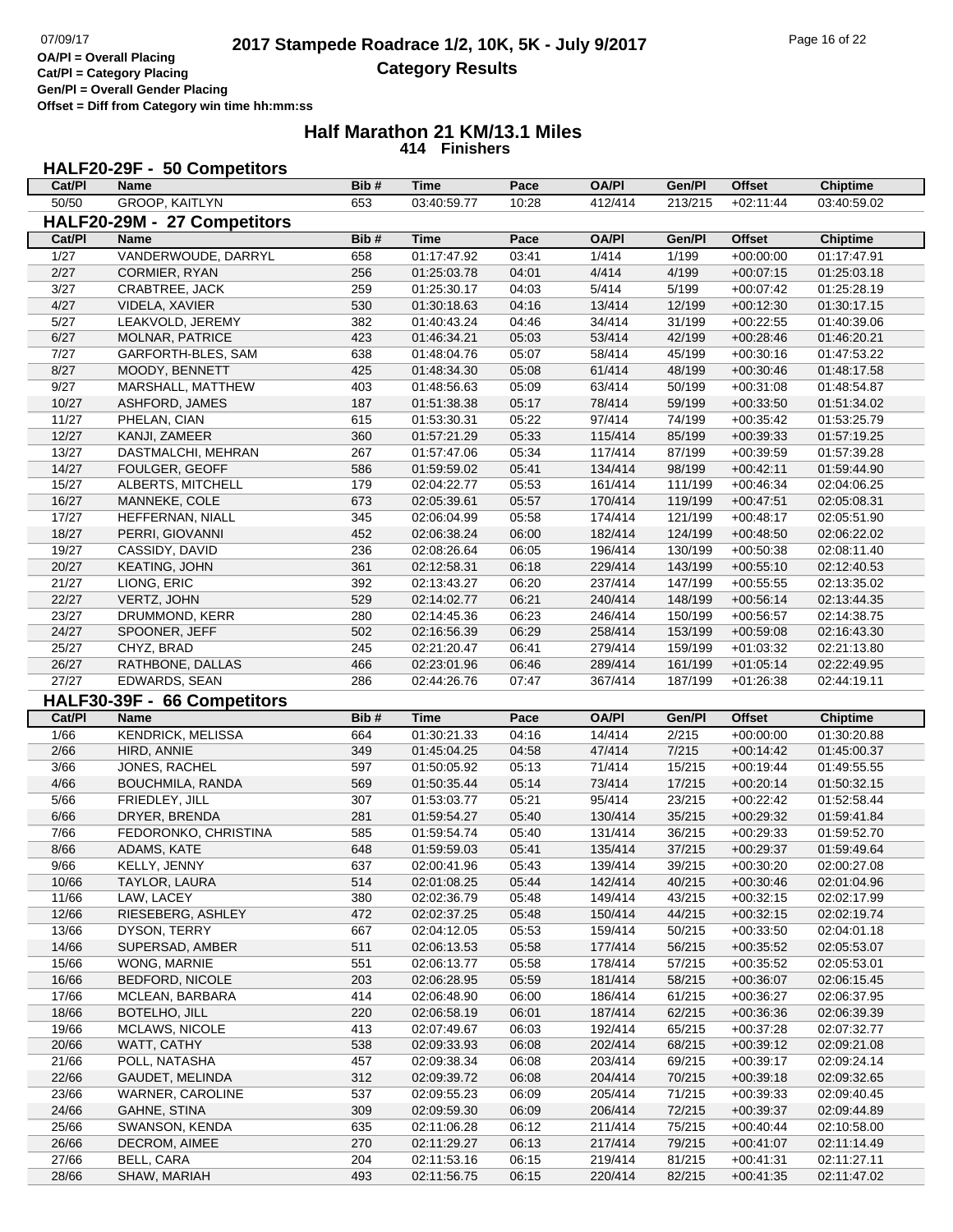┑

**Cat/Pl = Category Placing Gen/Pl = Overall Gender Placing**

**Offset = Diff from Category win time hh:mm:ss**

# **Half Marathon 21 KM/13.1 Miles 414 Finishers**

# **HALF30-39F - 66 Competitors**

| Cat/PI | Name                        | Bib# | <b>Time</b> | Pace  | <b>OA/PI</b> | Gen/Pl  | <b>Offset</b> | <b>Chiptime</b> |
|--------|-----------------------------|------|-------------|-------|--------------|---------|---------------|-----------------|
| 29/66  | GUIRY, KATRINA              | 324  | 02:12:08.73 | 06:15 | 221/414      | 83/215  | $+00:41:47$   | 02:11:58.24     |
| 30/66  | <b>BALINSKI, AMANDA</b>     | 196  | 02:13:46.67 | 06:20 | 238/414      | 91/215  | $+00:43:25$   | 02:13:25.32     |
| 31/66  | HENDERSON, LAURA            | 346  | 02:13:47.05 | 06:20 | 239/414      | 92/215  | $+00:43:25$   | 02:13:25.14     |
| 32/66  | <b>MAINS, MARIE</b>         | 399  | 02:14:29.08 | 06:22 | 242/414      | 94/215  | $+00:44:07$   | 02:14:15.24     |
| 33/66  | CHAMBLIN, SAMANTHA          | 237  | 02:14:40.44 | 06:22 | 245/414      | 96/215  | $+00:44:19$   | 02:14:31.42     |
| 34/66  | BRAUN, AUDREA               | 571  | 02:16:46.93 | 06:28 | 256/414      | 104/215 | $+00:46:25$   | 02:16:19.60     |
| 35/66  | CONNOLLY, LAURA             | 254  | 02:16:55.20 | 06:29 | 257/414      | 105/215 | $+00:46:33$   | 02:16:30.11     |
| 36/66  | COCKBURN, JESSICA           | 248  | 02:17:39.70 | 06:31 | 263/414      | 108/215 | $+00:47:18$   | 02:17:14.84     |
| 37/66  | MCCLURE, SHAY               | 407  | 02:18:37.06 | 06:34 | 266/414      | 110/215 | $+00:48:15$   | 02:18:30.85     |
| 38/66  | LESSNER, JENNA              | 632  | 02:20:29.48 | 06:39 | 275/414      | 118/215 | $+00:50:08$   | 02:20:12.58     |
| 39/66  | CARTER, ALIX                | 235  | 02:21:32.09 | 06:42 | 280/414      | 121/215 | $+00:51:10$   | 02:21:07.00     |
| 40/66  | BROGAN, ALLISHA             | 224  | 02:21:47.05 | 06:43 | 281/414      | 122/215 | $+00:51:25$   | 02:21:20.20     |
| 41/66  | WETHERELL, DAWNA            | 540  | 02:22:33.48 | 06:45 | 288/414      | 128/215 | $+00:52:12$   | 02:22:18.62     |
| 42/66  | DJAKOVIC, MELISSA           | 277  | 02:25:10.36 | 06:52 | 305/414      | 137/215 | $+00:54:49$   | 02:24:52.04     |
| 43/66  | <b>MCKAIN, AMBER</b>        | 411  | 02:25:40.92 | 06:54 | 306/414      | 138/215 | $+00:55:19$   | 02:25:11.06     |
| 44/66  | ZWIERS, ARIELLE             | 669  | 02:26:32.92 | 06:56 | 309/414      | 141/215 | $+00:56:11$   | 02:26:13.22     |
| 45/66  | CHAN, LEONA                 | 239  | 02:26:39.93 | 06:57 | 311/414      | 142/215 | $+00:56:18$   | 02:26:10.73     |
| 46/66  | RAMOS, YOLANDA              | 465  | 02:27:21.92 | 06:59 | 314/414      | 143/215 | $+00:57:00$   | 02:26:55.31     |
| 47/66  | BROCHU, MARIANNE            | 223  | 02:27:54.12 | 07:00 | 318/414      | 146/215 | $+00:57:32$   | 02:27:33.58     |
| 48/66  | GAMACHE, KARINA             | 310  | 02:28:34.62 | 07:02 | 324/414      | 151/215 | $+00:58:13$   | 02:28:16.66     |
| 49/66  | SZYMANEK, MEREDITH          | 628  | 02:32:49.85 | 07:14 | 339/414      | 163/215 | $+01:02:28$   | 02:32:20.91     |
| 50/66  | FAHR, HEATHER               | 294  | 02:36:14.58 | 07:24 | 349/414      | 168/215 | $+01:05:53$   | 02:35:54.82     |
| 51/66  | RYAN, KENDRA                | 479  | 02:37:15.57 | 07:27 | 351/414      | 169/215 | $+01:06:54$   | 02:37:09.20     |
| 52/66  | <b>GREY, LORRAINE</b>       | 322  | 02:38:24.20 | 07:30 | 353/414      | 171/215 | $+01:08:02$   | 02:38:10.00     |
| 53/66  | MELEKH, GANNA               | 415  | 02:39:47.16 | 07:34 | 356/414      | 173/215 | $+01:09:25$   | 02:39:47.16     |
| 54/66  | SULATYSKI, COLLEEN          | 626  | 02:40:30.72 | 07:36 | 358/414      | 175/215 | $+01:10:09$   | 02:40:10.19     |
| 55/66  | HUDEMA, ALYSIA              | 353  | 02:43:52.82 | 07:46 | 363/414      | 178/215 | $+01:13:31$   | 02:43:31.11     |
| 56/66  | LEE, SHIN-YI                | 385  | 02:46:07.37 | 07:52 | 370/414      | 183/215 | $+01:15:46$   | 02:45:46.12     |
| 57/66  | <b>BOECHLER, SARAH</b>      | 218  | 02:51:39.13 | 08:08 | 377/414      | 188/215 | $+01:21:17$   | 02:51:33.93     |
| 58/66  | KLOEPFER, DANIELLE          | 368  | 02:51:47.65 | 08:08 | 379/414      | 189/215 | $+01:21:26$   | 02:51:47.65     |
| 59/66  | PLETT, CHRISTINE            | 616  | 02:53:34.74 | 08:13 | 382/414      | 191/215 | $+01:23:13$   | 02:53:09.31     |
| 60/66  | GONCALVES, RACHELLE         | 316  | 02:58:13.61 | 08:26 | 389/414      | 196/215 | $+01:27:52$   | 02:58:06.38     |
| 61/66  | <b>GUSTAFSON, BRE</b>       | 325  | 03:00:14.99 | 08:32 | 392/414      | 197/215 | $+01:29:53$   | 02:59:59.65     |
| 62/66  | HASHIMI, HOLLY              | 341  | 03:00:15.31 | 08:32 | 393/414      | 198/215 | $+01:29:53$   | 02:59:44.61     |
| 63/66  | SCHAFF, LESLIE              | 487  | 03:13:38.78 | 09:10 | 400/414      | 204/215 | $+01:43:17$   | 03:13:36.88     |
| 64/66  | YEOMANS, MICHELLE           | 555  | 03:25:12.65 | 09:43 | 404/414      | 206/215 | $+01:54:51$   | 03:25:11.37     |
| 65/66  | SAMSON, HAYLIE              | 482  | 03:28:29.18 | 09:52 | 406/414      | 208/215 | $+01:58:07$   | 03:28:27.50     |
| 66/66  | KEMP, JENNIFER              | 363  | 03:32:13.09 | 10:03 | 407/414      | 209/215 | $+02:01:51$   | 03:32:11.69     |
|        | HALF30-39M - 52 Competitors |      |             |       |              |         |               |                 |
| Cat/PI | <b>Name</b>                 | Bib# | <b>Time</b> | Pace  | <b>OA/PI</b> | Gen/Pl  | <b>Offset</b> | <b>Chiptime</b> |
| 1/52   | DAVIS, MARK                 | 269  | 01:22:58.36 | 03:55 | 3/414        | 3/199   | $+00:00:00$   | 01:22:57.58     |
| 2/52   | ROBB, JAIME                 | 662  | 01:26:08.10 | 04:04 | 6/414        | 6/199   | $+00:03:09$   | 01:26:06.82     |
| 3/52   | <b>ASHTON, CHRISTOPHER</b>  | 188  | 01:28:34.20 | 04:11 | 10/414       | 10/199  | $+00:05:35$   | 01:28:33.50     |
| 4/52   | KING, STEPHEN               | 365  | 01:35:13.38 | 04:30 | 18/414       | 16/199  | $+00:12:15$   | 01:35:12.42     |
| 5/52   | LEARMONTH, DAVID            | 602  | 01:36:44.96 | 04:35 | 22/414       | 20/199  | $+00:13:46$   | 01:36:43.52     |
| 6/52   | WHITE, LANDON               | 543  | 01:37:09.11 | 04:36 | 25/414       | 22/199  | $+00:14:10$   | 01:37:06.06     |
| 7/52   | DOLL, JUSTIN                | 636  | 01:39:39.33 | 04:43 | 27/414       | 24/199  | $+00:16:40$   | 01:39:33.26     |
| 8/52   | PARR, CHAD                  | 451  | 01:39:59.18 | 04:44 | 29/414       | 26/199  | $+00:17:00$   | 01:39:56.78     |
| 9/52   | <b>BENKE, MIKE</b>          | 205  | 01:40:16.86 | 04:45 | 31/414       | 28/199  | $+00:17:18$   | 01:40:13.36     |
| 10/52  | RANDALL, DERRICK            | 672  | 01:40:22.89 | 04:45 | 33/414       | 30/199  | $+00:17:24$   | 01:40:21.25     |
| 11/52  | GOEHRING, BLAKE             | 315  | 01:42:27.19 | 04:51 | 37/414       | 32/199  | $+00:19:28$   | 01:42:23.19     |
| 12/52  | THORNE, TYSON               | 519  | 01:44:31.40 | 04:57 | 41/414       | 36/199  | $+00:21:33$   | 01:44:25.12     |
| 13/52  | ROBICHAUD, LEIGHAM          | 647  | 01:45:00.20 | 04:58 | 44/414       | 38/199  | $+00:22:01$   | 01:44:57.54     |
| 14/52  | <b>WEIMAN, KURTIS</b>       | 630  | 01:46:15.93 | 05:02 | 52/414       | 41/199  | $+00:23:17$   | 01:46:10.94     |
| 15/52  | <b>BURGESS, NEAL</b>        | 230  | 01:46:50.62 | 05:03 | 54/414       | 43/199  | $+00:23:52$   | 01:46:47.88     |
| 16/52  | OGILVIE, JASON              | 445  | 01:47:08.60 | 05:04 | 55/414       | 44/199  | $+00:24:10$   | 01:47:03.65     |
| 17/52  | ZIMMERMAN, GARRETT          | 562  | 01:48:24.30 | 05:08 | 60/414       | 47/199  | $+00:25:25$   | 01:48:21.07     |
| 18/52  | MACEDO, RICHARD             | 397  | 01:49:27.06 | 05:11 | 65/414       | 52/199  | $+00:26:28$   | 01:49:20.53     |
| 19/52  | SCHLAUCH, KEVIN             | 488  | 01:50:05.84 | 05:13 | 70/414       | 56/199  | $+00:27:07$   | 01:49:58.37     |
| 20/52  | HANSON, MIKE                | 655  | 01:51:52.51 | 05:18 | 83/414       | 64/199  | $+00:28:54$   | 01:51:46.98     |
| 21/52  | WONG, BERNARD               | 567  | 01:51:57.97 | 05:18 | 85/414       | 66/199  | $+00:28:59$   | 01:51:28.29     |
|        |                             |      |             |       |              |         |               |                 |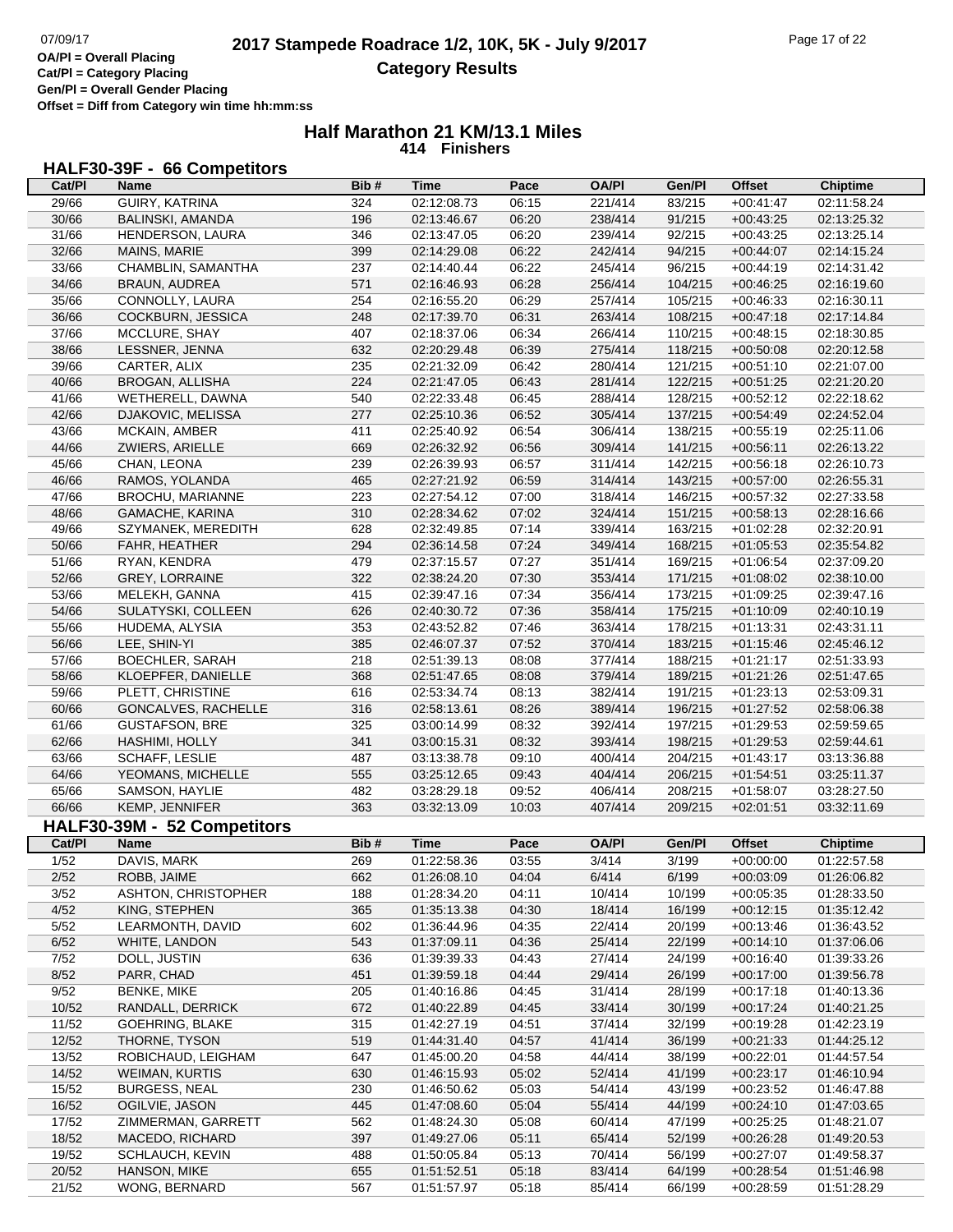**Gen/Pl = Overall Gender Placing Offset = Diff from Category win time hh:mm:ss**

## **Half Marathon 21 KM/13.1 Miles 414 Finishers**

## **HALF30-39M - 52 Competitors**

|                | Name                                       | Bib#       | Time                       | Pace           | <b>OA/PI</b>       | Gen/Pl             | Offset                     | <b>Chiptime</b>            |
|----------------|--------------------------------------------|------------|----------------------------|----------------|--------------------|--------------------|----------------------------|----------------------------|
| 22/52          | KOBETS, GLEB                               | 599        | 01:52:43.19                | 05:20          | 90/414             | 69/199             | $+00:29:44$                | 01:52:42.23                |
| 23/52          | LAWER, ADAM                                | 381        | 01:52:46.20                | 05:20          | 91/414             | 70/199             | $+00:29:47$                | 01:52:37.83                |
| 24/52          | CONKLIN, STEPHEN                           | 578        | 01:53:17.86                | 05:22          | 96/414             | 73/199             | $+00:30:19$                | 01:53:13.98                |
| 25/52          | ANCHONDO, JOSE ANTONIO                     | 184        | 01:53:35.66                | 05:23          | 98/414             | 75/199             | $+00:30:37$                | 01:53:33.00                |
| 26/52          | SMITH, SCOTT                               | 498        | 01:54:42.46                | 05:26          | 101/414            | 77/199             | $+00:31:44$                | 01:54:33.67                |
| 27/52          | MOORE, CHAD                                | 677        | 01:55:17.71                | 05:27          | 104/414            | 79/199             | $+00:32:19$                | 01:55:03.71                |
| 28/52          | <b>BAIN, JASON</b>                         | 563        | 01:55:41.54                | 05:29          | 106/414            | 80/199             | $+00:32:43$                | 01:55:25.90                |
| 29/52          | O'GRADY, PAUL                              | 443        | 01:56:59.80                | 05:32          | 111/414            | 83/199             | $+00:34:01$                | 01:56:38.95                |
| 30/52          | CHARRON, MICHAEL                           | 241        | 02:00:52.92                | 05:43          | 140/414            | 101/199            | $+00:37:54$                | 02:00:35.40                |
| 31/52          | JOHNSON, NOEL                              | 358        | 02:03:33.61                | 05:51          | 156/414            | 108/199            | $+00:40:35$                | 02:03:22.82                |
| 32/52          | ATICI, MEHMET                              | 189        | 02:04:22.89                | 05:53          | 162/414            | 112/199            | $+00:41:24$                | 02:04:07.56                |
| 33/52          | KEIM, NATHAN                               | 362        | 02:05:33.30                | 05:57          | 168/414            | 117/199            | $+00:42:34$                | 02:05:24.92                |
| 34/52          | SANTOS, MARK                               | 484        | 02:05:52.41                | 05:57          | 171/414            | 120/199            | $+00:42:54$                | 02:05:29.96                |
| 35/52          | <b>GROSS, LIONEL</b>                       | 323        | 02:06:22.24                | 05:59          | 179/414            | 122/199            | $+00:43:23$                | 02:06:16.53                |
| 36/52          | NELSON, ADAM                               | 438        | 02:06:28.87                | 05:59          | 180/414            | 123/199            | $+00:43:30$                | 02:06:15.25                |
| 37/52          | LEO, CHRISTOPHER                           | 604        | 02:06:45.50                | 06:00          | 184/414            | 125/199            | $+00:43:47$                | 02:06:40.13                |
| 38/52          | <b>GRAHAM, TIMOTHY</b>                     | 319        | 02:09:19.95                | 06:07          | 197/414            | 131/199            | $+00:46:21$                | 02:08:54.53                |
| 39/52          |                                            | 536        |                            |                |                    |                    |                            |                            |
| 40/52          | WARD, COLIN<br>NARANG, PRETUM              | 437        | 02:13:28.12                | 06:19          | 233/414            | 145/199            | $+00:50:29$                | 02:13:08.16<br>02:15:44.77 |
| 41/52          |                                            |            | 02:16:05.82                | 06:27<br>06:29 | 250/414            | 151/199            | $+00:53:07$                | 02:16:33.54                |
|                | JENKINS, CURTIS                            | 355        | 02:17:01.56                |                | 261/414            | 154/199            | $+00:54:03$                |                            |
| 42/52          | KRASNOZON, COLIN                           | 372        | 02:19:12.88                | 06:35          | 268/414            | 157/199            | $+00:56:14$                | 02:19:12.88                |
| 43/52          | DIODATI, CARL                              | 276        | 02:23:18.71                | 06:47          | 292/414            | 162/199            | $+01:00:20$                | 02:22:55.60                |
| 44/52          | JARRAH, JUAN                               | 595        | 02:23:18.87                | 06:47          | 293/414            | 163/199            | $+01:00:20$                | 02:22:55.74                |
| 45/52          | FELICIANO, GERARD                          | 296        | 02:23:42.84                | 06:48          | 295/414            | 165/199            | $+01:00:44$                | 02:23:15.07                |
| 46/52          | SMITH, STEPHEN                             | 499        | 02:29:51.46                | 07:06          | 327/414            | 174/199            | $+01:06:53$                | 02:29:35.42                |
| 47/52          | SMITH, MATT                                | 622        | 02:31:26.64                | 07:10          | 335/414            | 176/199            | $+01:08:28$                | 02:30:59.31                |
| 48/52          | STEWART, CHRIS                             | 508        | 02:35:44.90                | 07:22          | 346/414            | 179/199            | $+01:12:46$                | 02:35:13.83                |
| 49/52          | DESHPANDE, SHASHIKANT                      | 581        | 02:35:45.29                | 07:22          | 347/414            | 180/199            | $+01:12:46$                | 02:35:20.06                |
| 50/52          | LEONHARDT, STEPHEN                         | 387        | 02:40:58.93                | 07:37          | 360/414            | 184/199            | $+01:18:00$                | 02:40:32.26                |
| 51/52          | EDWARDS, MARK                              | 285        | 02:51:42.64                | 08:08          | 378/414            | 190/199            | $+01:28:44$                | 02:51:30.03                |
| 52/52          | NOLAN, RORY                                | 441        | 02:59:36.86                | 08:30          | 390/414            | 194/199            | +01:36:38                  | 02:59:08.85                |
|                |                                            |            |                            |                |                    |                    |                            |                            |
|                | HALF40-49F - 47 Competitors                |            |                            |                |                    |                    |                            |                            |
| Cat/PI         | Name                                       | Bib#       | <b>Time</b>                | Pace           | <b>OA/PI</b>       | Gen/Pl             | <b>Offset</b>              | <b>Chiptime</b>            |
| 1/47           | ALLEN, GILLIAN                             | 670        | 01:42:24.86                | 04:51          | 36/414             | 5/215              | $+00:00:00$                | 01:42:22.32                |
| 2/47           | KOLBER, RACHEL                             | 600        | 01:44:47.69                | 04:58          | 43/414             | 6/215              | $+00:02:22$                | 01:44:44.56                |
| 3/47           | <b>BIRD, CLAIRE</b>                        | 210        | 01:46:03.41                | 05:01          | 49/414             | 9/215              | $+00:03:38$                | 01:46:00.57                |
| 4/47           | ENGLISH, AZRA                              | 651        | 01:47:32.75                | 05:05          | 57/414             | 13/215             | $+00:05:07$                | 01:47:14.55                |
| 5/47           | HALPRIN, DANYAEL                           | 329        | 01:49:53.03                | 05:12          | 68/414             | 14/215             | $+00:07:28$                | 01:49:43.12                |
| 6/47           | COOZE, MICHELLE                            | 255        | 01:57:21.08                | 05:33          | 114/414            | 30/215             | $+00:14:56$                | 01:57:17.85                |
|                |                                            |            |                            | 05:37          |                    |                    | $+00:16:09$                |                            |
| 7/47<br>8/47   | DESROCHES, BEVERLY                         | 273<br>588 | 01:58:33.89<br>01:59:50.69 | 05:40          | 122/414<br>128/414 | 32/215<br>33/215   | $+00:17:25$                | 01:58:29.43<br>01:59:23.86 |
| 9/47           | GILLIS, LAURA                              |            |                            |                |                    |                    |                            |                            |
| 10/47          | QUINN, CATHY<br>BERES, ANDREA              | 461<br>566 | 01:59:53.82<br>02:02:34.79 | 05:40<br>05:48 | 129/414<br>148/414 | 34/215<br>42/215   | $+00:17:28$<br>$+00:20:09$ | 01:59:42.07<br>02:02:22.18 |
|                |                                            |            |                            |                |                    |                    |                            |                            |
| 11/47          | SIQUEIRA, ANDREA<br><b>ERIKSEN, TORGYN</b> | 495        | 02:04:05.47                | 05:52          | 158/414            | 49/215             | $+00:21:40$                | 02:03:55.19                |
| 12/47          |                                            | 289        | 02:05:54.61                | 05:58          | 172/414            | 52/215             | $+00:23:29$                | 02:05:46.15<br>02:06:05.01 |
| 13/47          | FAH, CATHERINE                             | 584        | 02:06:09.53                | 05:58          | 175/414            | 54/215             | $+00:23:44$                |                            |
| 14/47          | WHITE, MARNIE                              | 544        | 02:06:39.76                | 06:00          | 183/414            | 59/215             | $+00:24:14$                | 02:06:12.71                |
| 15/47          | LU, TINA                                   | 396        | 02:06:45.62                | 06:00          | 185/414            | 60/215             | $+00:24:20$                | 02:06:39.71                |
| 16/47          | LOKANC, SABINA                             | 394        | 02:07:26.29                | 06:02          | 188/414            | 63/215             | $+00:25:01$                | 02:07:15.04                |
| 17/47          | MORRISH, ALICIA                            | 428        | 02:09:24.71                | 06:08          | 199/414            | 67/215             | $+00:26:59$                | 02:09:06.39                |
| 18/47          | VO-TIGLEY, EMILIE                          | 660        | 02:12:26.61                | 06:16          | 222/414            | 84/215             | $+00.30.01$                | 02:12:16.71                |
| 19/47          | WHELAN, KATHRYN                            | 541        | 02:13:28.01                | 06:19          | 232/414            | 88/215             | $+00:31:03$                | 02:13:11.99                |
| 20/47          | HARDY, KATHERINE                           | 336        | 02:13:43.22                | 06:20          | 236/414            | 90/215             | $+00:31:18$                | 02:13:28.72                |
| 21/47          | LI, AMY                                    | 388        | 02:16:09.91                | 06:27          | 251/414            | 100/215            | $+00:33:45$                | 02:15:47.36                |
| 22/47          | FORSYTH, CINDY                             | 302        | 02:16:10.83                | 06:27          | 253/414            | 102/215            | $+00:33:45$                | 02:15:41.84                |
| 23/47          | STORSLEY, JAMIE                            | 624        | 02:19:27.45                | 06:36          | 269/414            | 112/215            | $+00:37:02$                | 02:19:00.12                |
| 24/47          | FIR, TANYA                                 | 298        | 02:19:42.97                | 06:37          | 270/414            | 113/215            | $+00:37:18$                | 02:19:14.09                |
| 25/47          | ORIEL, CHRISTINE                           | 448        | 02:19:52.08                | 06:37          | 271/414            | 114/215            | $+00:37:27$                | 02:19:30.17                |
| 26/47          | DUKELOW, JANICE                            | 283        | 02:20:04.99                | 06:38          | 272/414            | 115/215            | $+00:37:40$                | 02:19:52.04                |
| 27/47<br>28/47 | VOLSTEEDT, KOBIE<br>COTE MCKENNA, RACHEL   | 629<br>258 | 02:20:17.80<br>02:20:31.20 | 06:38<br>06:39 | 274/414<br>276/414 | 117/215<br>119/215 | $+00:37:52$<br>$+00:38:06$ | 02:19:53.64<br>02:20:12.32 |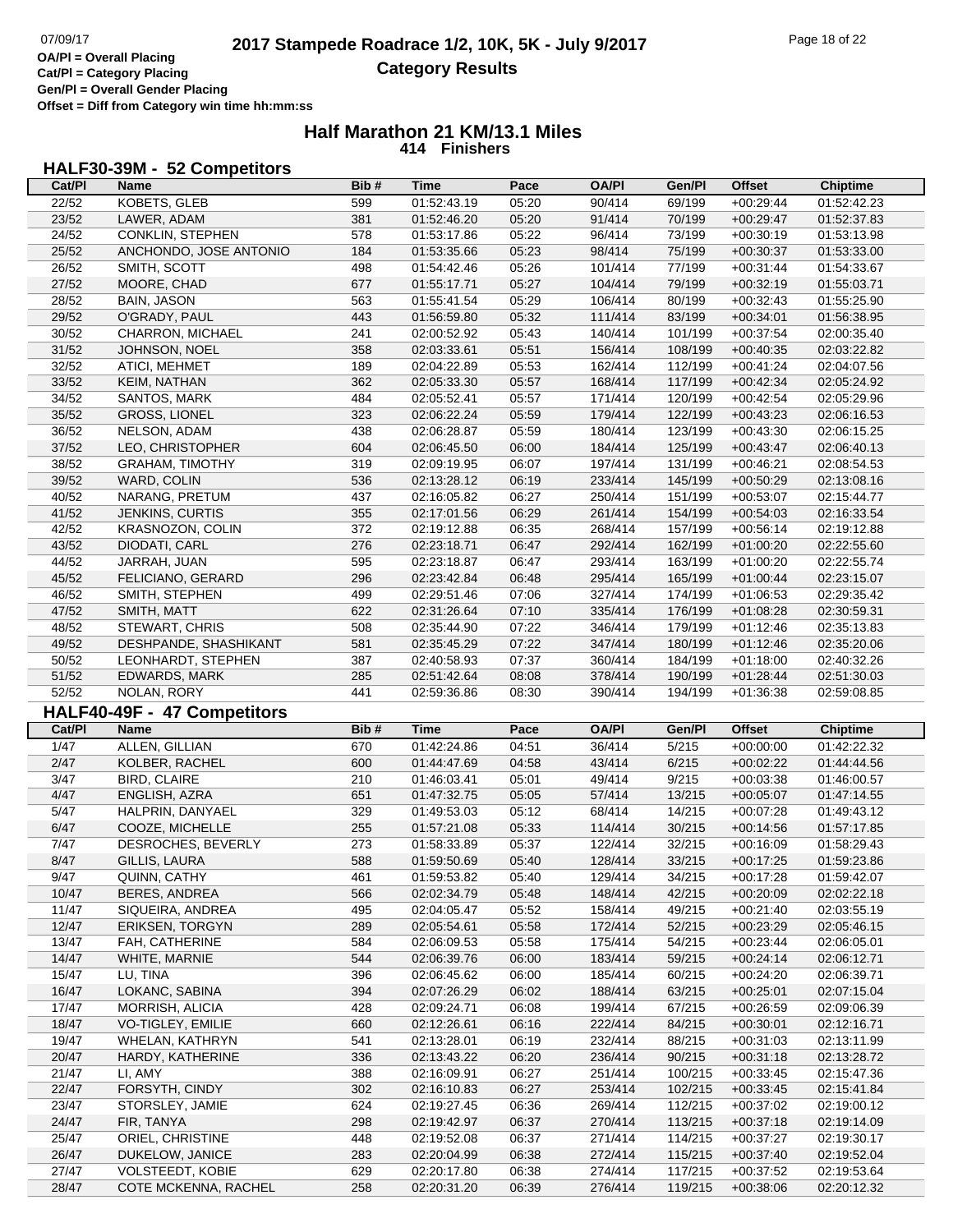**Gen/Pl = Overall Gender Placing Offset = Diff from Category win time hh:mm:ss**

#### **Half Marathon 21 KM/13.1 Miles 414 Finishers**

## **HALF40-49F - 47 Competitors**

| Cat/PI | <b>Name</b>                 | Bib# | <b>Time</b>                | Pace  | <b>OA/PI</b> | Gen/Pl  | <b>Offset</b>              | <b>Chiptime</b>            |
|--------|-----------------------------|------|----------------------------|-------|--------------|---------|----------------------------|----------------------------|
| 29/47  | RISERBATO, ANTONINA         | 633  | 02:21:50.94                | 06:43 | 282/414      | 123/215 | $+00:39:26$                | 02:21:23.35                |
| 30/47  | HIRSCHE, JULIE              | 350  | 02:22:29.98                | 06:45 | 287/414      | 127/215 | $+00:40:05$                | 02:22:18.23                |
| 31/47  | CUNNINGHAM, NICOLE          | 264  | 02:23:57.32                | 06:49 | 298/414      | 132/215 | $+00:41:32$                | 02:23:44.23                |
| 32/47  | CASTRO, LISA                | 663  | 02:23:59.95                | 06:49 | 299/414      | 133/215 | $+00:41:35$                | 02:23:57.79                |
| 33/47  | EWEN, MICHELLE              | 583  | 02:24:42.96                | 06:51 | 301/414      | 134/215 | $+00:42:18$                | 02:24:14.94                |
| 34/47  | HERBERT, PAM                | 347  | 02:25:01.55                | 06:52 | 303/414      | 135/215 | $+00:42:36$                | 02:24:45.99                |
| 35/47  | JACKMAN, CARLA              | 354  | 02:29:53.15                | 07:06 | 329/414      | 155/215 | $+00:47:28$                | 02:29:31.64                |
| 36/47  | COLLINGE, HEIDI             | 249  | 02:32:09.30                | 07:12 | 337/414      | 161/215 | $+00.49:44$                | 02:31:53.08                |
| 37/47  | MELNECHENKOPEDLAR, TRACY    | 416  | 02:35:18.25                | 07:21 | 344/414      | 166/215 | $+00:52:53$                | 02:35:15.33                |
|        |                             |      |                            |       |              |         |                            |                            |
| 38/47  | ADAMS, JENNIFER             | 176  | 02:37:32.04                | 07:27 | 352/414      | 170/215 | $+00:55:07$                | 02:37:14.84                |
| 39/47  | STUDER, KIMBERLEY           | 510  | 02:39:09.44                | 07:32 | 355/414      | 172/215 | $+00:56:44$                | 02:38:51.48                |
| 40/47  | SKRYNYK, BOBBI              | 496  | 02:40:30.58                | 07:36 | 357/414      | 174/215 | $+00:58:05$                | 02:40:09.93                |
| 41/47  | HARLEY, LORRAINE            | 337  | 02:44:14.30                | 07:47 | 366/414      | 180/215 | $+01:01:49$                | 02:44:09.05                |
| 42/47  | DALE, CINDY                 | 266  | 02:46:06.77                | 07:52 | 369/414      | 182/215 | $+01:03:41$                | 02:45:41.12                |
| 43/47  | LAIR, SHARON                | 378  | 02:52:02.49                | 08:09 | 380/414      | 190/215 | $+01:09:37$                | 02:51:56.32                |
| 44/47  | KUAMOTO, LUCIANA            | 374  | 02:53:54.69                | 08:14 | 383/414      | 192/215 | $+01:11:29$                | 02:53:45.76                |
| 45/47  | HO, CELIA                   | 351  | 03:05:56.23                | 08:48 | 397/414      | 201/215 | $+01:23:31$                | 03:05:53.99                |
| 46/47  | ROMANOW, MICHELLE           | 476  | 03:25:44.52                | 09:45 | 405/414      | 207/215 | $+01:43:19$                | 03:25:44.35                |
| 47/47  | GROOP, LINDA                | 592  | 03:40:58.97                | 10:28 | 411/414      | 212/215 | $+01:58:34$                | 03:40:58.74                |
|        | HALF40-49M - 52 Competitors |      |                            |       |              |         |                            |                            |
| Cat/PI | <b>Name</b>                 | Bib# | <b>Time</b>                | Pace  | <b>OA/PI</b> | Gen/Pl  | <b>Offset</b>              | <b>Chiptime</b>            |
| 1/52   | SAUNDERS, STEVE             | 485  | 01:26:55.03                | 04:07 | 7/414        | 7/199   | $+00:00:00$                | 01:26:53.93                |
| 2/52   | MACFARLANE, REID            | 398  | 01:27:20.05                | 04:08 | 9/414        | 9/199   | $+00:00:25$                | 01:27:19.17                |
| 3/52   |                             |      |                            |       | 15/414       | 13/199  | $+00:06:25$                | 01:33:17.79                |
|        | PELLIZZARI, ANDREA          | 646  | 01:33:20.25                | 04:25 |              |         |                            |                            |
| 4/52   | <b>WILSON, PAUL</b>         | 547  | 01:33:47.77                | 04:26 | 16/414       | 14/199  | $+00:06:52$                | 01:33:37.99                |
| 5/52   | BIRD, JOHN                  | 211  | 01:34:38.48                | 04:29 | 17/414       | 15/199  | $+00:07:43$                | 01:34:36.08                |
| 6/52   | GRAY, NEIL                  | 320  | 01:35:36.55                | 04:31 | 20/414       | 18/199  | $+00:08:41$                | 01:35:36.54                |
| 7/52   | CHIVASA, MUFARO             | 242  | 01:36:16.38                | 04:33 | 21/414       | 19/199  | $+00:09:21$                | 01:36:10.93                |
| 8/52   | DYMENT, GEOFF               | 284  | 01:37:05.17                | 04:36 | 23/414       | 21/199  | $+00:10:10$                | 01:37:03.01                |
| 9/52   | MOTT, ROB                   | 534  | 01:42:59.66                | 04:52 | 38/414       | 33/199  | $+00:16:04$                | 01:42:56.92                |
| 10/52  | <b>MORRISH, IAIN</b>        | 429  | 01:44:31.14                | 04:57 | 40/414       | 35/199  | $+00:17:36$                | 01:44:24.47                |
| 11/52  | ANDERSON, RYAN              | 185  | 01:45:03.96                | 04:58 | 46/414       | 40/199  | $+00:18:08$                | 01:44:59.01                |
| 12/52  | HARRIS, ALEX                | 338  | 01:48:07.26                | 05:07 | 59/414       | 46/199  | $+00:21:12$                | 01:48:02.27                |
| 13/52  | MUMMERY, CHRIS              | 435  | 01:49:24.88                | 05:11 | 64/414       | 51/199  | $+00:22:29$                | 01:49:18.07                |
| 14/52  | FOURNIER, SEBASTIEN         | 304  | 01:49:29.95                | 05:11 | 66/414       | 53/199  | $+00:22:34$                | 01:49:22.30                |
| 15/52  | LUDWIGSEN, HARALD           | 606  | 01:51:42.80                | 05:17 | 79/414       | 60/199  | $+00:24:47$                | 01:51:17.37                |
| 16/52  | FUNK, RON                   | 308  | 01:52:01.44                | 05:18 | 86/414       | 67/199  | $+00:25:06$                | 01:51:55.59                |
| 17/52  | <b>BUTCHER, GRAHAM</b>      | 231  | 01:55:50.51                | 05:29 | 108/414      | 81/199  | $+00:28:55$                | 01:55:45.64                |
| 18/52  | <b>BAAR, CLIFF</b>          | 192  | 01:57:43.24                | 05:34 | 116/414      | 86/199  | $+00:30:48$                | 01:57:34.80                |
| 19/52  | SKRYNYK, CRAIG              | 497  | 01:59:27.41                | 05:39 | 125/414      | 93/199  | $+00:32:32$                | 01:59:17.13                |
| 20/52  | ETHERIDGE, PHILIP           | 290  | 01:59:46.88                | 05:40 | 127/414      | 95/199  | $+00:32:51$                | 01:59:42.21                |
| 21/52  | SHEIL, NEVIN                | 621  | 02:00:54.84                | 05:43 | 141/414      | 102/199 | $+00:33:59$                | 02:00:23.63                |
| 22/52  | SAINT CYR, LOUIS            | 481  | 02:01:43.40                | 05:46 | 145/414      | 104/199 | $+00.34.48$                | 02:01:33.39                |
| 23/52  | MOONEY, SEAN                | 426  | 02:03:02.75                | 05:49 | 152/414      | 107/199 | $+00:36:07$                | 02:02:47.19                |
| 24/52  | CHALIFOUX, DREW             | 576  | 02:03:43.59                | 05:51 | 157/414      | 109/199 | $+00:36:48$                | 02:03:23.39                |
| 25/52  | TIBERT, RON                 | 521  | 02:04:21.63                | 05:53 | 160/414      | 110/199 | $+00:37:26$                | 02:04:05.41                |
| 26/52  | SWABB, CHRIS                | 513  | 02:04:23.07                | 05:53 | 163/414      | 113/199 | $+00:37:28$                | 02:04:11.82                |
| 27/52  | TIGLEY, ALLAN               | 523  | 02:05:15.29                | 05:56 | 165/414      | 115/199 | $+00:38:20$                | 02:05:05.38                |
| 28/52  | HOLT, JASON                 | 352  | 02:07:46.74                | 06:03 | 191/414      | 127/199 | $+00:40:51$                | 02:07:24.39                |
| 29/52  | <b>BUDGELL, TREVOR</b>      | 229  | 02:08:20.52                | 06:04 | 194/414      | 128/199 | $+00:41:25$                | 02:08:10.87                |
| 30/52  | WITMER, WES                 | 549  | 02:08:21.77                | 06:05 | 195/414      | 129/199 | $+00:41:26$                | 02:07:50.04                |
| 31/52  | CHOWDHURY, TAREQ            | 243  | 02:09:27.85                | 06:08 | 200/414      | 133/199 | $+00:42:32$                | 02:09:14.36                |
| 32/52  | RADZICHOWSKY, IAN           | 464  |                            | 06:08 | 201/414      | 134/199 |                            |                            |
| 33/52  | AULAKH, KHUSHWANT           | 191  | 02:09:28.04<br>02:11:08.84 | 06:12 | 213/414      | 137/199 | $+00:42:33$<br>$+00:44:13$ | 02:09:17.47<br>02:11:03.07 |
|        |                             |      |                            |       |              |         |                            |                            |
| 34/52  | HABERMAN, LUKE              | 654  | 02:12:35.92                | 06:17 | 224/414      | 140/199 | $+00:45:40$                | 02:12:24.47                |
| 35/52  | MALTSEV, MICHAEL            | 400  | 02:12:42.01                | 06:17 | 227/414      | 142/199 | $+00:45:46$                | 02:12:39.93                |
| 36/52  | <b>IBEABUCHI, CHINEKWU</b>  | 594  | 02:13:42.37                | 06:20 | 235/414      | 146/199 | $+00:46:47$                | 02:13:39.83                |
| 37/52  | BANAAG, JAIME               | 197  | 02:14:33.62                | 06:22 | 244/414      | 149/199 | $+00:47:38$                | 02:14:31.24                |
| 38/52  | COMB, FRASER                | 250  | 02:16:29.19                | 06:28 | 255/414      | 152/199 | $+00:49:34$                | 02:16:01.06                |
| 39/52  | <b>BANKS, PETER</b>         | 199  | 02:23:20.52                | 06:47 | 294/414      | 164/199 | $+00:56:25$                | 02:23:03.80                |
| 40/52  | LOW, TECK                   | 395  | 02:24:58.84                | 06:52 | 302/414      | 168/199 | $+00:58:03$                | 02:24:32.91                |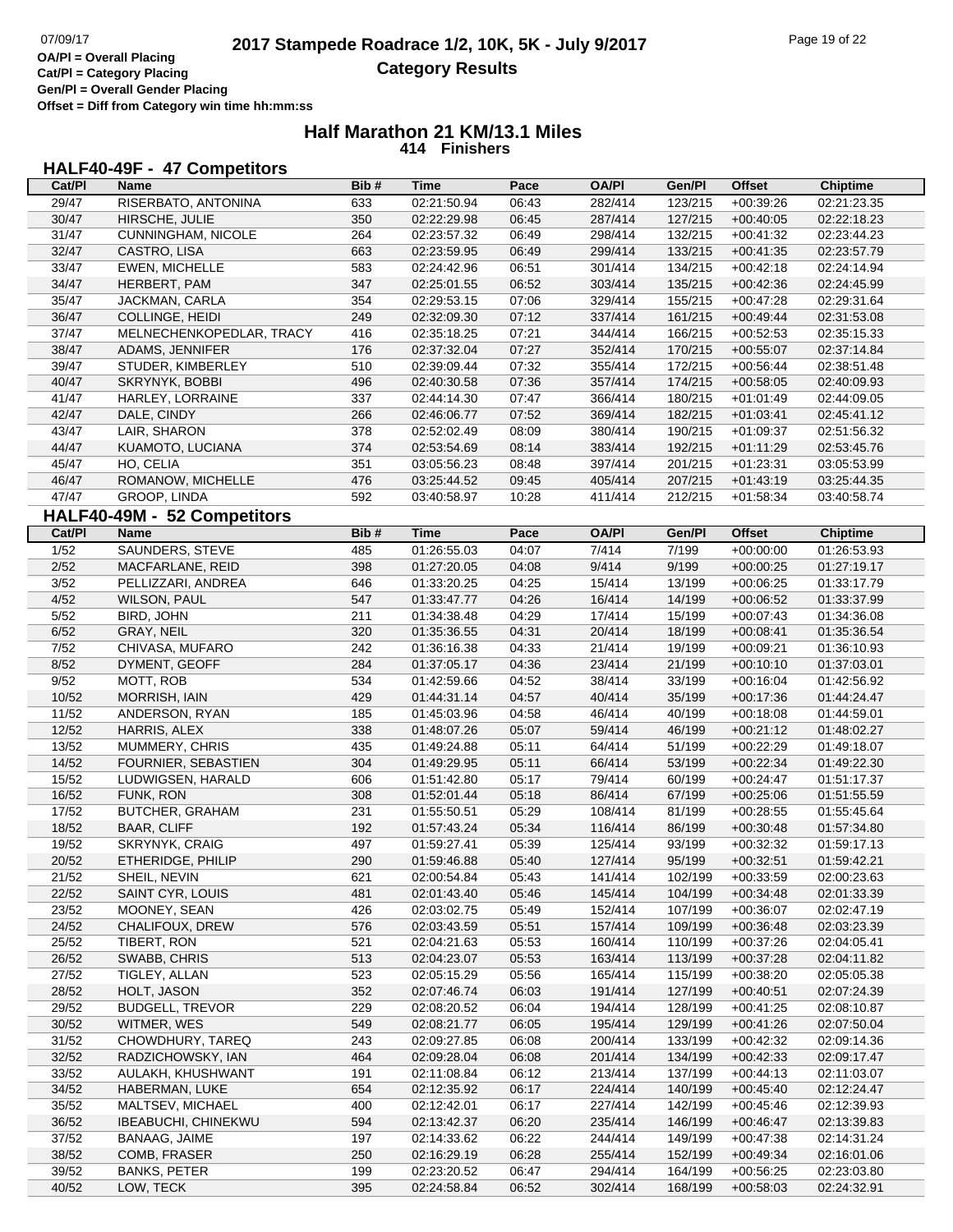**Cat/Pl = Category Placing Gen/Pl = Overall Gender Placing Offset = Diff from Category win time hh:mm:ss**

#### **Half Marathon 21 KM/13.1 Miles 414 Finishers**

## **HALF40-49M - 52 Competitors**

| Cat/PI         | Name                        | Bib# | <b>Time</b> | Pace  | <b>OA/PI</b> | Gen/Pl  | <b>Offset</b>     | <b>Chiptime</b> |
|----------------|-----------------------------|------|-------------|-------|--------------|---------|-------------------|-----------------|
| 41/52          | LAMBE, GRANT                | 656  | 02:26:37.31 | 06:56 | 310/414      | 169/199 | $+00:59:42$       | 02:26:12.29     |
| 42/52          | <b>BUENO, ALDRICK</b>       | 572  | 02:27:10.17 | 06:58 | 312/414      | 170/199 | $+01:00:15$       | 02:26:48.60     |
| 43/52          | DIAZ, JOSE                  | 274  | 02:27:21.45 | 06:59 | 313/414      | 171/199 | $+01:00:26$       | 02:26:54.90     |
| 44/52          | <b>BLACK, KEN</b>           | 212  | 02:32:50.26 | 07:14 | 340/414      | 177/199 | $+01:05:55$       | 02:32:22.60     |
| 45/52          | MOORE, TREVAR               | 427  | 02:37:13.09 | 07:27 | 350/414      | 182/199 | $+01:10:18$       | 02:36:57.07     |
| 46/52          | AUDETTE, GERRY              | 190  | 02:42:53.90 | 07:43 | 362/414      | 185/199 | $+01:15:58$       | 02:42:51.06     |
| 47/52          | <b>YIP, STEPHEN</b>         | 556  | 02:50:43.17 | 08:05 | 376/414      | 189/199 | $+01:23:48$       | 02:50:33.92     |
| 48/52          | LAIR, AARON                 | 377  | 02:52:02.65 | 08:09 | 381/414      | 191/199 | $+01:25:07$       | 02:51:56.28     |
| 49/52          | GLEN, DYLAN                 | 589  | 02:56:50.98 | 08:22 | 387/414      | 192/199 | $+01:29:55$       | 02:56:24.05     |
| 50/52          | EVANS, JOHN                 | 292  | 02:57:39.13 | 08:25 | 388/414      | 193/199 | $+01:30:44$       | 02:57:38.32     |
| 51/52          | CAREY, MICHAEL              | 232  | 03:17:29.91 | 09:21 | 401/414      | 197/199 | $+01:50:34$       | 03:16:58.01     |
| 52/52          | MELVIN, DALE                | 418  | 03:17:30.11 | 09:21 | 402/414      | 198/199 | $+01:50:35$       | 03:17:00.66     |
|                | HALF50-59F - 42 Competitors |      |             |       |              |         |                   |                 |
| Cat/PI         | Name                        | Bib# | <b>Time</b> | Pace  | <b>OA/PI</b> | Gen/Pl  | <b>Offset</b>     | <b>Chiptime</b> |
|                |                             |      |             |       |              |         |                   |                 |
| $\frac{1}{42}$ | CRANE-HANNA, TANIA          | 260  | 01:46:11.27 | 05:01 | 51/414       | 11/215  | $+00:00:00$       | 01:46:07.27     |
| 2/42           | DALPHOND, LOUISE            | 580  | 01:47:11.34 | 05:04 | 56/414       | 12/215  | $+00:01:00$       | 01:47:07.54     |
| 3/42           | NEUFELD, JILL               | 657  | 01:53:02.52 | 05:21 | 94/414       | 22/215  | $+00:06:51$       | 01:52:59.23     |
| 4/42           | <b>EVENS, SHARON</b>        | 293  | 01:57:19.14 | 05:33 | 113/414      | 29/215  | $+00:11:07$       | 01:56:51.30     |
| 5/42           | VERBONAC, MARIA             | 528  | 02:00:23.43 | 05:42 | 137/414      | 38/215  | $+00:14:12$       | 02:00:07.05     |
| 6/42           | CHAN, JENNY                 | 649  | 02:03:08.75 | 05:50 | 153/414      | 46/215  | $+00:16:57$       | 02:03:00.77     |
| 7/42           | MURPHY, KELLY               | 436  | 02:03:11.14 | 05:50 | 154/414      | 47/215  | $+00:16:59$       | 02:03:01.61     |
| 8/42           | MENEGHINI, JULIE            | 611  | 02:06:09.63 | 05:58 | 176/414      | 55/215  | $+00:19:58$       | 02:06:05.07     |
| 9/42           | <b>BROOKS, SUZANNE</b>      | 225  | 02:10:21.59 | 06:10 | 209/414      | 74/215  | $+00:24:10$       | 02:10:10.35     |
| 10/42          | SHEPHERD, ALISON            | 494  | 02:11:52.72 | 06:15 | 218/414      | 80/215  | $+00:25:41$       | 02:11:34.13     |
| 11/42          | DIFRANCESCO, LISA           | 275  | 02:12:43.11 | 06:17 | 228/414      | 86/215  | $+00:26:31$       | 02:12:25.51     |
| 12/42          | SWITZER, MELODY             | 627  | 02:14:13.35 | 06:21 | 241/414      | 93/215  | $+00:28:02$       | 02:13:59.73     |
| 13/42          | OMAN, SANDY                 | 446  | 02:15:09.54 | 06:24 | 248/414      | 98/215  | $+00:28:58$       | 02:14:57.21     |
| 14/42          | MOULT, PHILLIPA             | 430  | 02:17:01.28 | 06:29 | 260/414      | 107/215 | $+00:30:50$       | 02:16:38.32     |
| 15/42          | CROCKER, RACHEL             | 644  | 02:20:11.64 | 06:38 | 273/414      | 116/215 | $+00:34:00$       | 02:19:53.05     |
| 16/42          | <b>BOWEN, MAGGIE</b>        | 570  | 02:22:29.30 | 06:45 | 286/414      | 126/215 | $+00:36:18$       | 02:22:17.55     |
| 17/42          | DONSKY, MICHELE             | 582  | 02:23:44.06 | 06:48 | 297/414      | 131/215 | $+00:37:32$       | 02:23:15.69     |
| 18/42          | LINTON, MONA                | 391  | 02:25:55.02 | 06:54 | 308/414      | 140/215 | $+00:39:43$       | 02:25:41.89     |
| 19/42          | THOMAS, SHARON              | 517  | 02:27:23.21 | 06:59 | 315/414      | 144/215 | $+00:41:11$       | 02:27:23.21     |
| 20/42          | BAKER, THERESA              | 193  | 02:27:46.16 | 07:00 | 317/414      | 145/215 | $+00:41:34$       | 02:27:41.76     |
| 21/42          | CARLISLE, LAURA             | 233  | 02:28:15.59 | 07:01 | 321/414      | 148/215 | $+00:42:04$       | 02:28:11.19     |
| 22/42          | RAWSON, KRISTA              | 468  | 02:29:52.28 | 07:06 | 328/414      | 154/215 | $+00:43:41$       | 02:29:30.51     |
| 23/42          | MARSH, KIM                  | 402  | 02:30:02.54 | 07:06 | 331/414      | 157/215 | $+00:43:51$       | 02:29:54.10     |
| 24/42          | BAPTIE, SUZANNE             | 201  | 02:31:25.45 | 07:10 | 334/414      | 159/215 | $+00:45:14$       | 02:30:54.85     |
| 25/42          | BEYNON, DIANE               | 208  | 02:33:10.34 | 07:15 | 341/414      | 164/215 | $+00:46:59$       | 02:33:07.30     |
| 26/42          | ROSEHILL, LORI              | 619  | 02:34:56.70 | 07:20 | 342/414      | 165/215 | $+00:48:45$       | 02:34:30.65     |
| 27/42          | HAND, DANA                  | 330  | 02:35:41.75 | 07:22 | 345/414      | 167/215 | $+00.49.30$       | 02:35:24.15     |
| 28/42          | KOSIK, WILMA                | 678  | 02:40:30.80 | 07:36 | 359/414      |         | 176/215 +00:54:19 | 02:40:05.74     |
| 29/42          | SCOTT, SHARLENE             | 620  | 02:45:34.39 | 07:50 | 368/414      | 181/215 | $+00.59.23$       | 02:45:19.91     |
| 30/42          | ROBBLEE, MAGGIE             | 474  | 02:46:08.02 | 07:52 | 371/414      | 184/215 | $+00.59.56$       | 02:45:41.77     |
| 31/42          | MATTHEWS, JENNIFER          | 405  | 02:46:40.14 | 07:53 | 373/414      | 185/215 | $+01:00:28$       | 02:46:35.89     |
| 32/42          | FREY, PAM                   | 652  | 02:46:55.45 | 07:54 | 374/414      | 186/215 | $+01:00:44$       | 02:46:50.05     |
| 33/42          | GREAVES, LISA               | 591  | 02:49:45.02 | 08:02 | 375/414      | 187/215 | $+01:03:33$       | 02:49:40.28     |
| 34/42          | DREWE, LINDA                | 279  | 02:53:56.81 | 08:14 | 384/414      | 193/215 | $+01:07:45$       | 02:53:31.95     |
| 35/42          | COLE, LISA                  | 665  | 02:56:01.17 | 08:20 | 385/414      | 194/215 | $+01:09:49$       | 02:56:01.17     |
| 36/42          | RETZER, ANN                 | 666  | 02:56:02.14 | 08:20 | 386/414      | 195/215 | $+01:09:50$       | 02:56:02.14     |
| 37/42          | SCHOFIELD, JO-ANNE          | 489  | 03:04:18.45 | 08:44 | 395/414      | 199/215 | $+01:18:07$       | 03:04:13.74     |
| 38/42          | ENGEL-ERICKSON, SCHARI      | 288  | 03:04:18.48 | 08:44 | 396/414      | 200/215 | $+01:18:07$       | 03:04:13.08     |
| 39/42          | <b>KOVACIC, BERNICE</b>     | 371  | 03:12:38.22 | 09:07 | 399/414      | 203/215 | $+01:26:26$       | 03:12:35.38     |
| 40/42          | CLARK, LENA                 | 246  | 03:19:45.65 | 09:28 | 403/414      | 205/215 | $+01:33:34$       | 03:19:45.48     |
| 41/42          | LEE, TERRY                  | 603  | 03:35:00.82 | 10:11 | 410/414      | 211/215 | $+01:48:49$       | 03:35:00.81     |
| 42/42          | EAGLES-RAMSAY, KIM          | 650  | 03:40:59.79 | 10:28 | 413/414      | 214/215 | $+01:54:48$       | 03:40:58.31     |
|                | HALF50-59M - 41 Competitors |      |             |       |              |         |                   |                 |
| Cat/PI         | Name                        | Bib# | <b>Time</b> | Pace  | <b>OA/PI</b> | Gen/Pl  | <b>Offset</b>     | <b>Chiptime</b> |
| 1/41           | LINDLAND, KEVIN             | 389  | 01:27:01.30 | 04:07 | 8/414        | 8/199   | $+00:00:00$       | 01:27:00.70     |
| 2/41           | THORPE, BRUCE               | 520  | 01:29:26.03 | 04:14 | 12/414       | 11/199  | $+00:02:24$       | 01:29:22.90     |
|                |                             |      |             |       |              |         |                   |                 |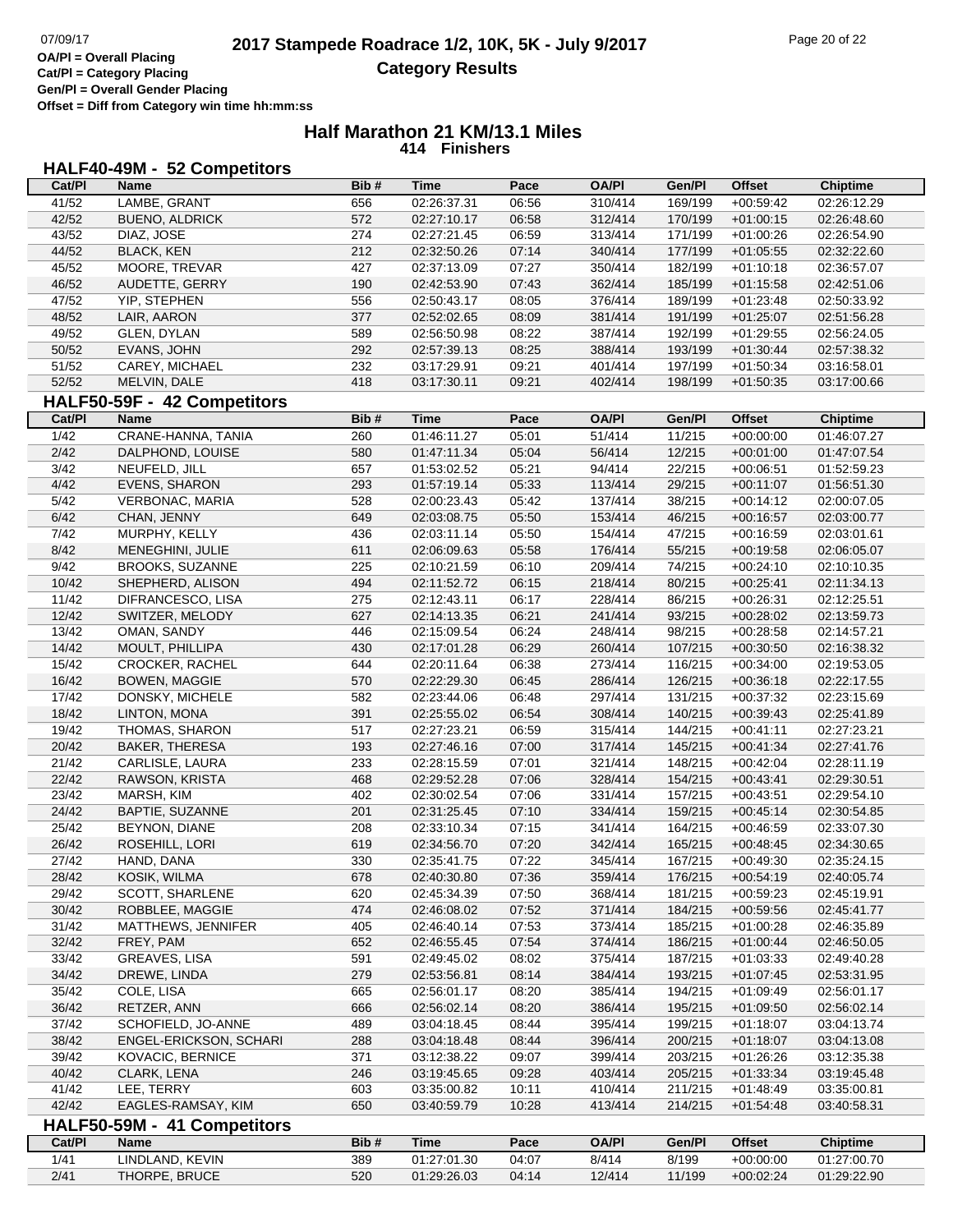**Cat/Pl = Category Placing Gen/Pl = Overall Gender Placing Offset = Diff from Category win time hh:mm:ss**

#### **Half Marathon 21 KM/13.1 Miles 414 Finishers**

# **HALF50-59M - 41 Competitors**

| Cat/PI         | <b>Name</b>                 | Bib#       | <b>Time</b> | Pace           | <b>OA/PI</b>       | Gen/Pl             | <b>Offset</b> | <b>Chiptime</b>            |
|----------------|-----------------------------|------------|-------------|----------------|--------------------|--------------------|---------------|----------------------------|
| 3/41           | <b>BARR, MICHAEL</b>        | 202        | 01:35:21.85 | 04:31          | 19/414             | 17/199             | $+00:08:20$   | 01:35:20.37                |
| 4/41           | LEWIS, STEPHEN              | 605        | 01:39:54.44 | 04:44          | 28/414             | 25/199             | $+00:12:53$   | 01:39:49.49                |
| 5/41           | <b>GREGGS, JONATHON</b>     | 321        | 01:40:18.27 | 04:45          | 32/414             | 29/199             | $+00:13:16$   | 01:39:46.37                |
| 6/41           | SENNETT, MICHAEL            | 492        | 01:44:36.66 | 04:57          | 42/414             | 37/199             | $+00:17:35$   | 01:44:26.29                |
| 7/41           | OOSTERBAAN, EDWARD          | 447        | 01:48:47.05 | 05:09          | 62/414             | 49/199             | $+00:21:45$   | 01:48:28.63                |
| 8/41           | CRANSTONE, DAVID            | 579        | 01:49:37.09 | 05:11          | 67/414             | 54/199             | $+00:22:35$   | 01:49:28.36                |
| 9/41           | CRICHTON, MARK              | 261        | 01:51:09.49 | 05:16          | 75/414             | 57/199             | $+00:24:08$   | 01:50:54.99                |
| 10/41          | HANLON, PATRICK             | 331        | 01:51:32.05 | 05:17          | 77/414             | 58/199             | $+00:24:30$   | 01:51:25.54                |
| 11/41          | TWEED, DARRELL              | 525        | 01:51:43.54 | 05:17          | 81/414             | 62/199             | $+00:24:42$   | 01:51:36.81                |
| 12/41          | SAVOIE, JOHN                | 486        | 01:52:02.68 | 05:18          | 87/414             | 68/199             | $+00:25:01$   | 01:51:58.42                |
| 13/41          | MCINNIS, GERARD             | 410        | 01:52:47.70 | 05:20          | 92/414             | 71/199             | $+00:25:46$   | 01:52:40.81                |
| 14/41          | BANTLE, GARY                | 200        | 01:56:35.98 | 05:31          | 110/414            | 82/199             | $+00:29:34$   | 01:56:23.45                |
| 15/41          | LEIGHTON, RICH              | 386        | 01:57:14.16 | 05:33          | 112/414            | 84/199             | $+00:30:12$   | 01:57:02.22                |
| 16/41          | MOYNIHAN, PAUL              | 432        | 01:57:53.57 | 05:35          | 119/414            | 88/199             | $+00:30:52$   | 01:57:39.87                |
| 17/41          | JOHNSON, DAVE               | 357        | 01:57:56.88 | 05:35          | 120/414            | 89/199             | $+00:30:55$   | 01:55:03.81                |
| 18/41          | NEVE, ANDREW                | 439        | 01:58:21.82 | 05:36          | 121/414            | 90/199             | $+00:31:20$   | 01:58:09.91                |
| 19/41          | <b>CARLSON, MARK</b>        | 574        | 01:58:55.19 | 05:38          | 124/414            | 92/199             | $+00:31:53$   | 01:58:42.66                |
| 20/41          | WACHOWICH, DAVID            | 659        | 01:59:46.76 | 05:40          | 126/414            | 94/199             | $+00:32:45$   | 01:59:30.24                |
| 21/41          | BANHAM, MARK                | 198        | 01:59:55.65 | 05:41          | 132/414            | 96/199             | $+00:32:54$   | 01:59:47.37                |
| 22/41          | DEMINGS, JOEL               | 631        | 01:59:58.46 | 05:41          | 133/414            | 97/199             | $+00:32:57$   | 01:59:50.02                |
| 23/41          | PISO, CAL                   | 456        | 02:00:21.78 | 05:42          | 136/414            | 99/199             | $+00:33:20$   | 02:00:06.62                |
| 24/41          | QUINN, PAT                  | 462        | 02:01:35.59 | 05:45          | 144/414            | 103/199            | $+00:34:34$   | 02:01:24.08                |
| 25/41          | <b>BLACK, KENT</b>          | 213        | 02:02:20.59 | 05:47          | 146/414            | 105/199            | $+00:35:19$   | 02:02:10.60                |
| 26/41          | MENDOZA, JOSEPH             | 419        | 02:05:11.80 | 05:56          | 164/414            | 114/199            | $+00:38:10$   | 02:04:56.94                |
| 27/41          | MILBURY, DAWSON             | 421        | 02:05:21.71 | 05:56          | 166/414            | 116/199            | $+00:38:20$   | 02:05:01.95                |
| 28/41          | MARCIANO, URI               | 608        | 02:05:37.79 | 05:57          | 169/414            | 118/199            | $+00:38:36$   | 02:05:34.95                |
| 29/41          | OVEREND, BILL               | 449        | 02:07:35.50 | 06:02          | 189/414            | 126/199            | $+00:40:34$   | 02:07:15.80                |
| 30/41          | JOHNSTON, PAUL              | 359        | 02:10:12.09 | 06:10          | 208/414            | 135/199            | $+00:43:10$   | 02:09:56.83                |
| 31/41          | PEMBERTON, JONATHAN         | 645        | 02:10:31.01 | 06:11          | 210/414            | 136/199            | $+00:43:29$   | 02:10:12.80                |
| 32/41          | RENAUD, LOUIS               | 617        | 02:12:26.93 | 06:16          | 223/414            | 139/199            | $+00:45:25$   | 02:12:15.02                |
| 33/41          | BOE, KEN                    | 217        | 02:12:38.31 | 06:17          | 225/414            | 141/199            | $+00:45:37$   | 02:12:18.61                |
| 34/41          | HAUBRICH, TREVOR            | 342        | 02:17:07.10 | 06:29          | 262/414            | 155/199            | $+00:50:05$   | 02:16:40.35                |
| 35/41          | ARSENAULT, GARY             | 186        | 02:18:18.13 | 06:33          | 264/414            | 156/199            | $+00:51:16$   | 02:18:18.13                |
|                |                             | 177        |             | 06:44          | 285/414            |                    |               |                            |
| 36/41<br>37/41 | AGOAWIKE, LEONARD           |            | 02:22:20.85 |                |                    | 160/199            | $+00:55:19$   | 02:21:53.34                |
| 38/41          | <b>BLACKER, HOWARD</b>      | 214<br>518 | 02:27:26.34 | 06:59<br>07:21 | 316/414<br>343/414 | 172/199            | $+01:00:25$   | 02:27:06.95                |
|                | THOMAS, STEPHEN             |            | 02:35:17.43 | 07:53          |                    | 178/199            | $+01:08:16$   | 02:34:53.51                |
| 39/41          | CROCKER, MARK               | 643<br>228 | 02:46:37.33 |                | 372/414<br>394/414 | 188/199<br>196/199 | $+01:19:36$   | 02:46:19.33<br>03:04:00.93 |
| 40/41<br>41/41 | <b>BRYSON, MIKE</b>         | 593        | 03:04:04.67 | 08:43          | 409/414            |                    | $+01:37:03$   |                            |
|                | <b>HENDRIKS, JACOB</b>      |            | 03:35:00.65 | 10:11          |                    | 199/199            | $+02:07:59$   | 03:35:00.64                |
|                | HALF60-69F - 7 Competitors  |            |             |                |                    |                    |               |                            |
| Cat/Pl         | <b>Name</b>                 | Bib#       | <b>Time</b> | Pace           | <b>OA/PI</b>       | Gen/Pl             | <b>Offset</b> | <b>Chiptime</b>            |
| 1/7            | QUAPP, DOREEN               | 460        | 01:50:12.69 | 05:13          | 72/414             | 16/215             | $+00:00:00$   | 01:50:02.32                |
| 2/7            | <b>BENSON, LORRAINE</b>     | 206        | 01:52:28.92 | 05:19          | 89/414             | 21/215             | $+00:02:16$   | 01:52:18.91                |
| 3/7            | DUECK, LYNNE                | 282        | 01:55:38.45 | 05:28          | 105/414            | 26/215             | $+00:05:25$   | 01:55:31.14                |
| 4/7            | PETCH, SUSAN                | 453        | 02:07:39.88 | 06:03          | 190/414            | 64/215             | $+00:17:27$   | 02:07:28.93                |
| 5/7            | <b>HARRISON, TRICIA</b>     | 339        | 02:11:11.11 | 06:13          | 214/414            | 77/215             | $+00:20:58$   | 02:10:58.38                |
| 6/7            | MARSON, LINA                | 609        | 02:23:10.00 | 06:47          | 290/414            | 129/215            | $+00:32:57$   | 02:22:40.46                |
| 7/7            | GRAHAM, DEBRA               | 318        | 03:32:14.16 | 10:03          | 408/414            | 210/215            | $+01:42:01$   | 03:32:12.08                |
|                | HALF60-69M - 22 Competitors |            |             |                |                    |                    |               |                            |
| Cat/PI         | Name                        | Bib#       | <b>Time</b> | Pace           | <b>OA/PI</b>       | Gen/Pl             | <b>Offset</b> | <b>Chiptime</b>            |
| 1/22           | VAIL, PETER                 | 526        | 01:45:00.94 | 04:58          | 45/414             | 39/199             | $+00:00:00$   | 01:44:55.17                |
| 2/22           | <b>BURKE, TOM</b>           | 573        | 01:50:02.95 | 05:12          | 69/414             | 55/199             | $+00:05:02$   | 01:49:58.95                |
| 3/22           | WISNOSKI, TIM               | 548        | 01:51:43.48 | 05:17          | 80/414             | 61/199             | $+00:06:42$   | 01:51:36.75                |
| 4/22           | ALBINATI, KEITH             | 180        | 01:51:54.94 | 05:18          | 84/414             | 65/199             | $+00:06:54$   | 01:51:53.98                |
| $5/22$         | MCLEAN, DOUG                | 610        | 01:52:55.79 | 05:21          | 93/414             | 72/199             | $+00:07:54$   | 01:52:45.00                |
| 6/22           | STEACY, GENE                | 506        | 01:54:24.02 | 05:25          | 99/414             | 76/199             | $+00:09:23$   | 01:54:14.57                |
| 7/22           | TIEH, JOHN                  | 522        | 01:54:54.34 | 05:26          | 102/414            | 78/199             | $+00:09:53$   | 01:54:40.50                |
| 8/22           | OWEL, THEO                  | 450        | 01:58:42.04 | 05:37          | 123/414            | 91/199             | $+00:13:41$   | 01:58:37.78                |
| 9/22           | HANNAH, KEITH               | 332        | 02:00:33.87 | 05:42          | 138/414            | 100/199            | $+00:15:32$   | 02:00:24.49                |
| 10/22          | LALONDE, BRIAN              | 601        | 02:02:29.91 | 05:48          | 147/414            | 106/199            | $+00:17:28$   | 02:02:09.53                |